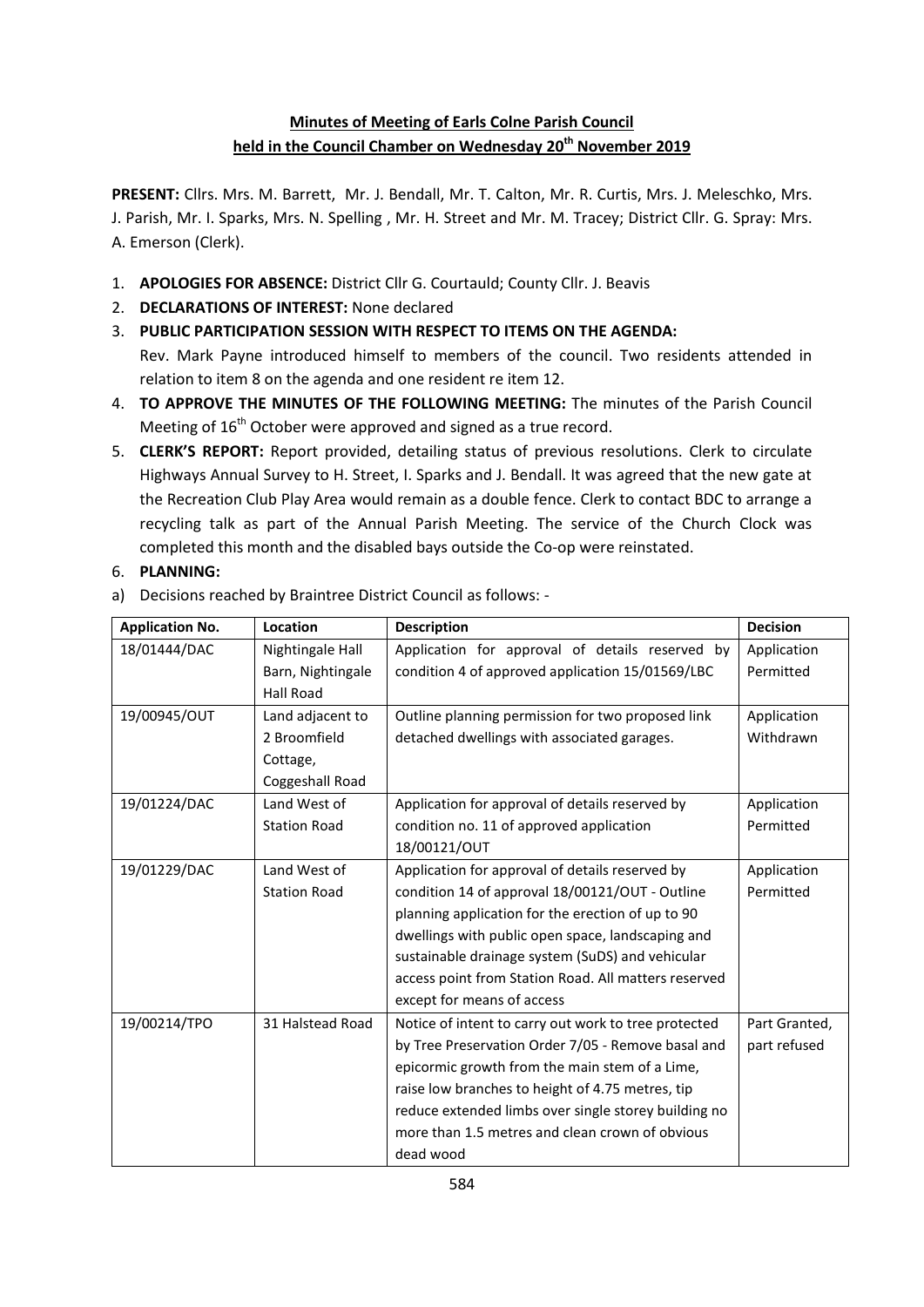| 19/00231/TPOCON | 56 Park Lane      | Notice of intent to carry out works to trees in a      | Application |
|-----------------|-------------------|--------------------------------------------------------|-------------|
|                 |                   | Conservation Area - Tree Maintenance as follows -      | Permitted   |
|                 |                   | T1 Remove dead wood from Corkscrew Willow Tree,        |             |
|                 |                   | T2 Field Maple by gateway Raise canopy by 1 metre      |             |
|                 |                   | and reduce by 1/2 metre the west side of tree to       |             |
|                 |                   | balance, T3 Reduce Maple in back garden by shed by     |             |
|                 |                   | 2 metres, T4 Reduce three large Oak Trees in decking   |             |
|                 |                   | area by 2 -3 meters, T5 Reduce Oak Tree next to        |             |
|                 |                   | decking by 2 -3 meters T6 Reduce large double          |             |
|                 |                   | stemmed Oak Tree in centre of garden by 2-3            |             |
|                 |                   | meters, T7 Reduce two large Oak Trees at bottom of     |             |
|                 |                   | garden by 2-3 meters                                   |             |
| 19/01486/VAR    | The Essex Golf &  | Application for a variation of Condition 3 of planning | Application |
|                 | Country Club The  | permission 19/00433/FUL - to remove the 28 day         | Withdrawn   |
|                 | Airfield          | restriction and change the wording to: - The           |             |
|                 |                   | accommodation permitted shall be occupied for          |             |
|                 |                   | holiday purposes only. The accommodation               |             |
|                 |                   | permitted shall not be occupied as a person's sole or  |             |
|                 |                   | main place of residence. The owners, operators shall   |             |
|                 |                   | maintain an up to date register of the names of all    |             |
|                 |                   | owners occupiers of individual lodges and of their     |             |
|                 |                   | home addresses, and shall make this information        |             |
|                 |                   | available at all reasonable times to the Local         |             |
|                 |                   | <b>Planning Authority</b>                              |             |
| 19/01447/HH     | 14 The Croft      | Single storey and first floor extensions to west       | Application |
|                 |                   | elevation, re-roofing to conservatory/store and        | Permitted   |
|                 |                   | alterations to fenestration                            |             |
| 19/01424/HH     | 12 The Croft      | Erection of rear conservatory                          | Application |
|                 |                   |                                                        | Permitted   |
| 19/00247/TPOCON | Atlas Works,      | Notice of intent to carry out works to tree in a       | Application |
|                 | Foundry Lane      | Conservation Area - Black Elder - Cut overhanging      | Permitted   |
|                 |                   | branches back to boundary of 3 Hunts Yard              |             |
| 19/01723/HH     | River House,      | Internal alterations and new side garden room          | Application |
|                 | Lower Holt Street |                                                        | Permitted   |
| 19/01724/LBC    | River House,      | Internal alterations and new side garden room          | Application |
|                 | Lower Holt Street |                                                        | Permitted   |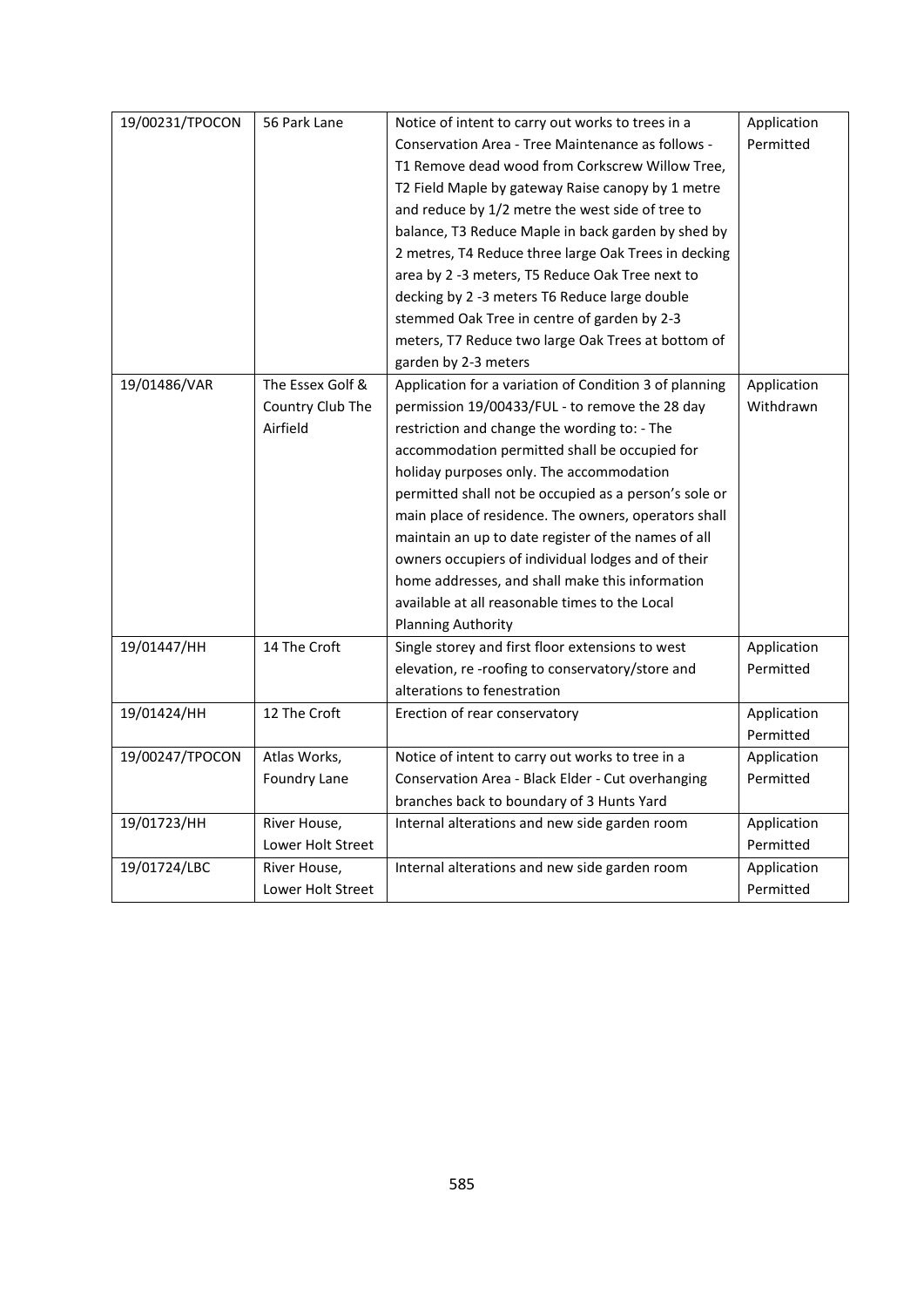#### b) Current Applications were reviewed by the Parish Council as follows: -

| The related applications<br>nichara caras |                |                                                                |                        |  |  |
|-------------------------------------------|----------------|----------------------------------------------------------------|------------------------|--|--|
| <b>Application No.</b>                    | Location       | <b>Description</b>                                             | <b>Application No.</b> |  |  |
| 19/00290/TPOCON                           | 21 Queens Road | Notice of intent to carry out works to trees in a Conservation | No objections          |  |  |
|                                           |                | Area                                                           |                        |  |  |

## Tree related applications – Richard Curtis

| Other applications – John Bendall |                     |                                                                |                          |  |
|-----------------------------------|---------------------|----------------------------------------------------------------|--------------------------|--|
| <b>Application No.</b>            | Location            | <b>Description</b>                                             | Council<br><b>Parish</b> |  |
|                                   |                     |                                                                | <b>Decision</b>          |  |
| 19/01706/HH                       | The Ark 18 Park     | Erection of 1.5m fencing                                       | Objection<br>on          |  |
|                                   | Lane                |                                                                | basis of street          |  |
|                                   |                     |                                                                | scene                    |  |
| 19/01808/DAC                      | Land Monks          | Application for approval of details reserved by conditions 5,  | No objections            |  |
|                                   | Road                | 24 and 35 of approved application 16/01475/FUL                 |                          |  |
| 19/01814/HH                       | 28 Tey Road         | Proposed single storey rear extension and detached             | No objections            |  |
|                                   |                     | replacement outbuilding                                        |                          |  |
| 19/01830/HH                       | 11 Upper Holt       | Single storey rear extension, front entrance door canopy and   | No objections            |  |
|                                   | <b>Street</b>       | new windows to rear and side elevations.                       |                          |  |
| 19/01857/ECC                      | Earls Colne         | Consultation on Essex County Council application no.           | Responded to             |  |
|                                   | Primary School      | CC/BTE/80/19 - Construction of a single-storey permanent       | ECC in support           |  |
|                                   | Park Lane           | standalone classroom building and 4 car parking spaces         | of application           |  |
| 19/01876/DAC                      | Land Monks          | Application for approval of details reserved by condition 4 of | No objections            |  |
|                                   | Road                | approved application 16/01475/FUL                              |                          |  |
| 19/01948/DAC                      | Land West of        | Application for approval of details reserved by condition 6 -  | No objections            |  |
|                                   | <b>Station Road</b> | Part C of approved application 18/00121/OUT                    |                          |  |
| 19/01959/NMA                      | Land East of        | Non-Material Amendment to permission 16/01475/FUL -            | No objections            |  |
|                                   | Monks Road          | Amendment would allow: - Removal of external doors from        |                          |  |
|                                   |                     | Plots 36, 38, 39 and 40.                                       |                          |  |
| 19/01990/AGR                      | The Cart Lodge,     | Application for prior notification of agricultural or forestry | Information              |  |
|                                   | Peartree Hall,      | development - Erection of general purpose agricultural         | Only                     |  |
|                                   | Coggeshall Road     | building to store hay, machinery feed and equipment.           |                          |  |

## Other applications – John Bendall

#### c) Land West of Station Road – Bellway Homes – Road Name

Members discussed various options for road names including naming new roads after servicemen who lost their lives during the war. Members agreed to put forward Bourne Brook Close as it was felt appropriate given the proximity.

#### 7. **MEMBERS REPORTS:**

a) Cycle Path – Cllr. J. Meleschko updated members on an upcoming meeting with a resident from Coggeshall to discuss the cycle path proposal from Coggeshall to Marks Hall. Richard Ramsey had taken the proposal to the Trustees at Marks Hall and reaction was positive. It has been agreed that a working party be formed in the new year in order to look further at feasibility. Members agreed to support the relocation of the footpath on the Airfield.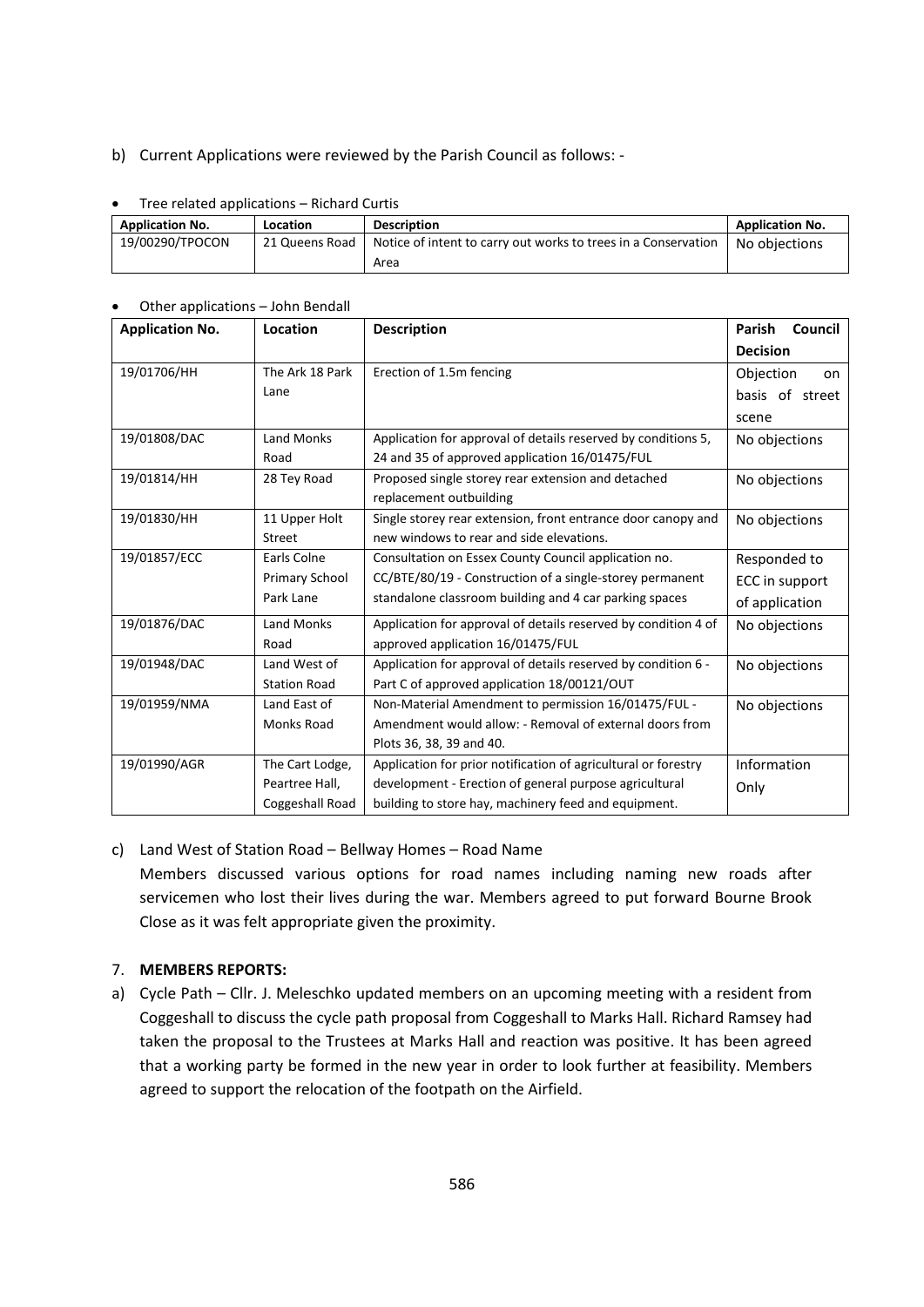- 8. **CLIMATE CHANGE EMERGENCY PROPOSAL:** Members discussed a climate change emergency proposal submitted by Cherry McKean. Cherry provided a background on the Eco Group and requested support from the Parish Council in forming a community working group. Members discussed how the Neighbourhood Plan could assist with progressing climate objectives such as building low energy buildings and it was agreed that criteria will be considered for inclusion in our design guide. Cllr. J. Meleschko gave background on the 2030 deadline and members agreed that the Parish Council should determine its carbon footprint. Clerk to organise energy efficiency audit for the Village Hall. Members agreed that they are in support of establishing a group in the village to progress the climate agenda.
- 9. **PUBLIC CAR PARK FENCING:** Members agreed to proceed with replacing the car park fencing and agreed to proceed with Tarmec & Croft, funded from the Car Park Earmarked Reserve.
- **10. VILLAGE HALL – BAR SERVICE:** Members were updated on plans to progress with Amerio's Bar as our bar service in the village hall.
- **11. VILLAGE OPEN DAY:** Members noted details for Saturday
- 12. **CHRISTMAS CAROL SERVICE & TREES:** Members agreed to proceed with LED tree at Memorial this year and noted that a real tree would be installed outside Co-op provided by Colne Valley Golf Club. Members reminded that Carol Service will commence at 7pm at the Baptist Church on Friday.
- **13. PURCHASE OF PROJECTOR:** Members approved Centenary Award of £200 to Women's Institute as a contribution towards a projector. This item had been on hold whilst we investigated the feasibility of installing a projector in the village hall.
- **14. UPDATE ON NEIGHBOURHOOD PLAN:** Cllr. T. Calton advised that focus this month has been on the village event.

## **15. ESSEX COUNTY COUNCIL MATTERS:**

- a) Church Hill yellow lines Members noted that NEPP have approved this scheme for 2020/21.
- b) Devolution Update Members were updated on recent meeting with our Devolution Buddy.

## **16. BRAINTREE DISTRICT COUNCIL MATTERS:**

Cllr. Spray advised that the reopening of the examination of Section 1 of the Local Plan will now happen w/c  $14<sup>th</sup>$  January and that budget discussions are underway for the District.

## **17. FINANCE:**

a) Payment of Invoices – Members reviewed the list of payments for November 2019 and a summary of budget overspends and approved all expenditure. Members agreed that no further spending will be incurred this financial year on training and village planting, reducing planned costs by £405. Members noted that the Bank Reconciliation for October had been reviewed by Cllr. Barrett.